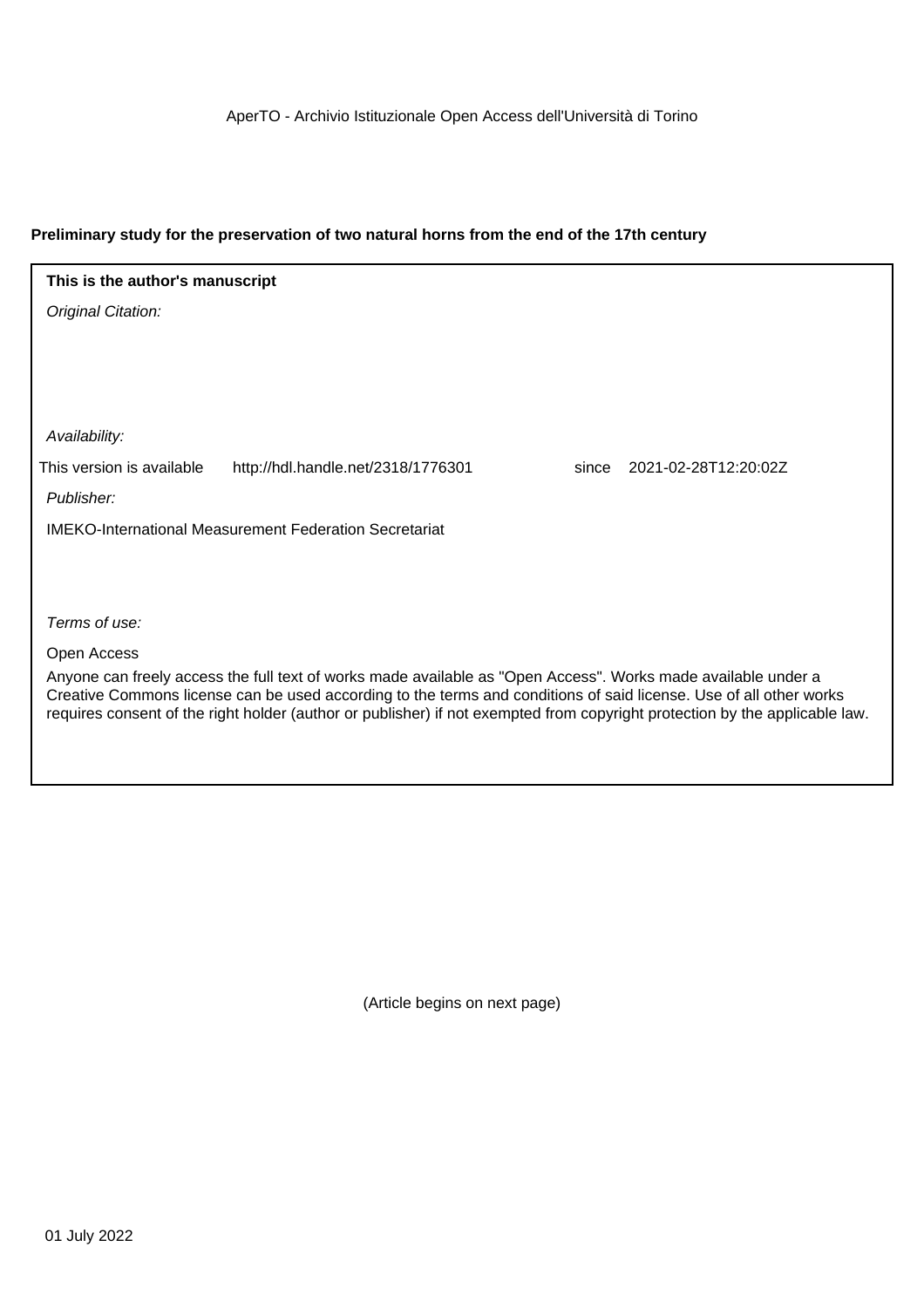# Preliminary study for the preservation of two natural horns from the end of the  $17<sup>th</sup>$  century

Michela Albano<sup>1,2</sup>, Giacomo Fiocco<sup>1,3</sup>, Piercarlo Dondi<sup>1,4</sup>, Francesca Tasso<sup>5</sup>, Valentina Ricetti<sup>5</sup>, Daniela Comelli<sup>2</sup>, Maurizio Licchelli<sup>6</sup>, Claudio Canevari<sup>7</sup>, Marco Malagodi<sup>1,7</sup>

<sup>1</sup> Arvedi Laboratory of non-Invasive Diagnostics, CISRiC, University of Pavia, Via Bell'Aspa 3,

*26100 Cremona, Italy, michela.albano@unipv.it, giacomo.fiocco@unipv.it,* 

*piercarlo.dondi@unipv.it, marco.malagodi@unipv.it*

*2 Department of Physics, Polytechnic of Milan, Piazza Leonardo da Vinci 32, 20133, Milano, Italy, danilea.comelli@polimi.it*

*3 Department of Chemistry, University of Turin, Via Pietro Giuria 5, 10125, Torino, Italy*

*4 Department of Electrical, Computer and Biomedical Engineering, University of Pavia, Via Ferrata 5, Pavia, 27100, Italy*

*5 Museum of Musical Instruments, Castello Sforzesco, Milano, Italy, Francesca.Tasso@comune.milano.it, Valentina.Ricetti@comune.milano.it 6 Department of Chemistry, University of Pavia, Via Torquato Taramelli 12, 27100 Pavia, Italy 7 Department of Musicology and Cultural Heritage, Università degli Studi di Pavia, Corso Garibaldi 178, 26100 Cremona, Italy, claudio.canevari@unipv.it*

*Abstract* – **A recent finding at the Castello Sforzesco in Milan of two brass natural horns of the end of the 17th century and assigned to the Haas family from Nuremberg, brought to light new information about this class of objects. The instruments were heavily damaged, but their historical value is great. A multidisciplinary collaboration supported by a scientific non-invasive approach, including stereomicroscopic observations of the surface, X-ray radiography and 3D scanning followed by 3D model creation, was employed to discuss numerous issues concerning the knowledge of the artefacts and their preservation: i) executive techniques for archaeometric purposes; ii) study of the shapes with the aim to reconstruct the original model of the instruments; iii) identification and mapping of the damages and the alterations of the structure and the surface**.

## I. INTRODUCTION

In this work, two brass natural horns held in the ethnic collection section of the storage of the Museum of Castello Sforzesco in Milan were investigated. One of the reasons of the extraordinary importance of these objects is due to the makers: two of the most important components of the Haas family which is with no doubt among the most influential one from Nuremberg in Germany, between the 17<sup>th</sup> and the 18<sup>th</sup> century. In fact, during this period, the city was the capital of the brass instrument making. Here, several families organized into guilds were exporting the instruments throughout Europe, thus dominating the field for several generations [1-2].

This study tries to demonstrate the strength of using noninvasive techniques for the documentation and the evaluation of the conservation state of historical horns, and in general of brass instruments, held in museum collections. It is also a tool able to offer an essential support to the definition of the best preservation and maintenance practices [3-6]. Although, modern makers tackle to reproduce early brass wind musical instruments with the aim to find their original sound and style; for this purpose, they need to access and measure the executive and decorative details as accurately as possible (e.g. diameters of tubes, depths of sleeve joints or jointing methods) [7]. Moreover, the information regarding the chemical characterization of the material like the composition of the employed metal alloy is also crucial in this perspective since in the brass instruments the alloy can affects the timbre [8-9]. The non-invasive methodology seems to be the most suitable for these purposes, also enabling the documentation to be carried out in the preventive conservation approach and to retrieve plenty of information to be read in the archaeometric frame of reference [10-11].

 A preliminary diagnostic campaign was accomplished by the photographic documentation, the stereoscopic observation of the surface details and the X-ray radiography. The campaign analysis has been complemented with the production of two 3D models acquired by a laser scanner. This approach was aimed at (i) investigating the executive techniques, for archaeometric purposes, (ii) documenting dimension and shapes of both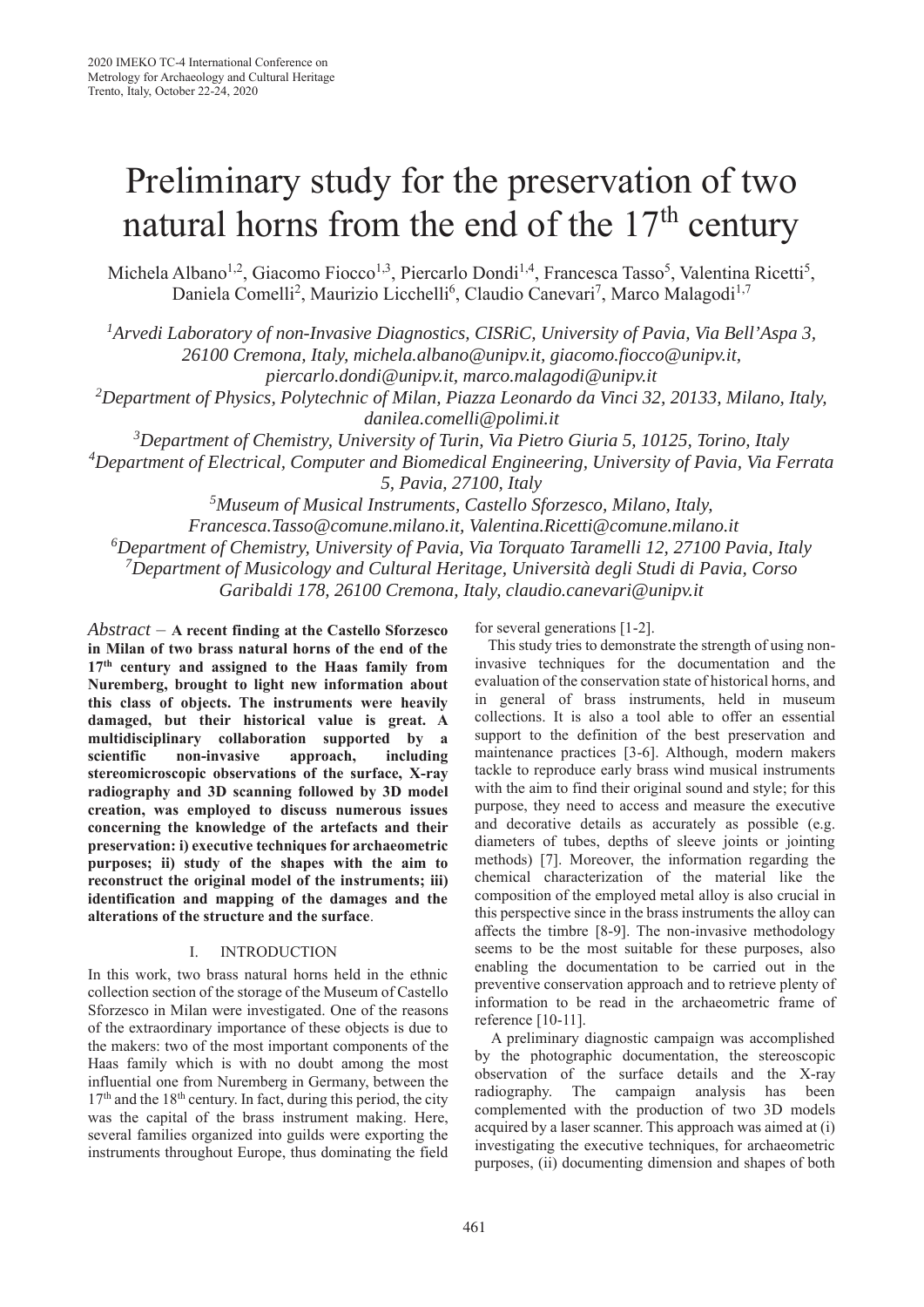musical instruments, (iii) characterizing the damages and the alterations of the structure and the surface.

#### II. MATERIALS AND METHODS

The instruments involved in the project are shown in Fig. 1. The oldest one (Fig. 1a), cataloguing number *inv.878,* was made by Johann Wilhelm Haas (1649-1723) who represents the most important member of the family; for what concerns the model, it attests the early construction of this horn-type in Nuremberg and it is probably dated back to the late  $17<sup>th</sup>$  century. The second one (Fig. 1b), cataloguing number *inv.877,* was made by Wolf Wilhelm Haas (1681-1760), the son of Johann, is datable to the '20s of the 18<sup>th</sup> century.

The photographic documentation under visible light was acquired with a Nikon D4 full-frame digital camera equipped with a 50 mm f.1.4 Nikkor objective using a softbox LED lamp.

The magnification of the surface details was performed with an Olympus stereomicroscope equipped with an Olympus HD DP73 camera. The images were recorded through Stream Essentials software.

To explore the structural features highlighting the joint and the reparations, X-Ray radiographic investigation was carried out by means of an X-Ray generating Industrial Control Machines CP 120B (settings: 110 kV, 1 μA of 100 s exposure time) and a photosensitive radiographic plate Dürr NDT GmbH & Co. scanned with CR35NDT Dürr NDT.

As laser scanner we employed the RS3 Integrated Scanner (a linear laser scanner with a stated accuracy of 30 μm) mounted on a mobile arm with 7 degrees of freedom (Romer Absolute Arm 7-Axis "SI") both produced by Hexagon Metrology. All the 3D data acquisition and elaboration were performed with the PolyWorks Suite and Blender, while the measurements were taken with FreeCad.

#### III. RESULTS AND DISCUSSION

The horn made by Wolf bears the inscription "MACHT / JOHANN / HAAS / NURNBERG" and the initials "IWH" above a leaping hare turning backwards its head, while the other one by the father Johann, bears the hare keeping its face forwards [12]. The bells and the tubes were detached, some parts were lacking, and the surface suffered from different kinds of alteration.

The structural features help to access the manufacturing processes and to identify the damages and eventually the presence of some reparation or restoration action. X-ray radiography (Fig. 2) showed up, for both the instruments, numerous patches, and cracks: a magnification of some of their visible traces on the external surface have been documented by stereoscopy and showed in Fig. 3a. Moreover, brazing, jointing, and in some cases the accretions found agglomerated on the inner surface of tubes have been highlighted as well. The investigation suggested that the *inv.878* (Fig. 2a) was characterized by a



*Fig. 1. a) inv.878 by Johann Wilhelm Haas (1649- 1723); b) inv.877 by Wolf Wilhelm Haas (1681-1760).*



*Fig. 2. X-Ray radiography respectively of the inv.878 by Johann Wilhelm Haas (a) and on the inv.877 by Wolf Wilhelm Haas (b).*

uniform thickness and by a nipped tooth joint between the edges of the lamina (Fig. 3b).

 Two important elements referred to the peculiar executive technique were highlighted for this instrument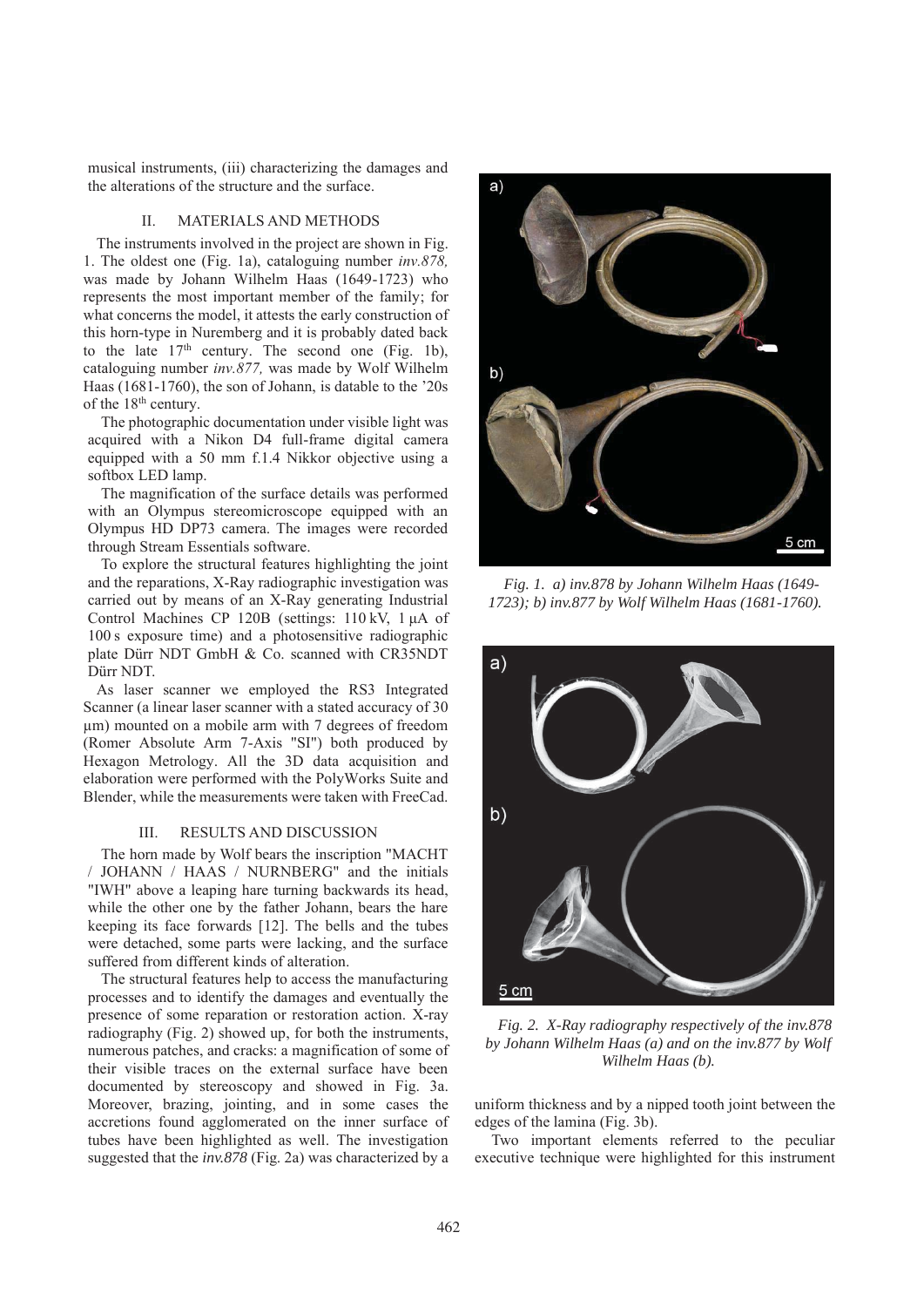by X-Ray radiography: the presence of the "gusset" which is a "V" shaped lamina inserted with a nipped tooth joint generally added to prevent too much stretching of the edge during the hammering and in order to produce a larger bell (Fig. 2a); the difference in the optical density around the ring that divide the tube and that seems to join two laminas of two different thickness. The bell of the *inv.877* could be made of a uniform lamina, thinner than the one of the other bell, characterized by numerous cracks and it recognizable by the unique metal joint (Fig. 2b).

Moreover, the detail of the metal thread shown in Fig. 3c, confirmed a traditional building of the garland that was the standard bell finishing method of early brasses before the industrial revolution. Sheets of brass were cut in a "Y" shape, folded, brazed, and hammered over a mandrel. The garland was then fitted over the edge without soldering. On the outside of the bell, the position of an original support between the bell and the tube is proven by a leftover part [13].

By radiography (Fig.2b), the tube appeared as a single folded element as expected in the traditional executive technique [13]. Also, in this case numerous deformations of the lamina, macroscopic cracks, and areas of soldering and reparations were highlighted. Part of the soldering showed a coarse aspect that could be correlated to later restorations (Fig, 3d).

The stereoscopic examination revealed many chromatic and morphological alterations of the surface. Most of them could be the products of the chemical reaction of the materials with the environment. The deposition of the white dusty and adherent deposits inside the engravings and the punching (Fig. 3e and f) could be the consequences of an inappropriate cleaning of the surface. Finally, the documentation of a superimposed layer characterized by red particles suggests the presence of a surface pigmented treatment (Fig, 3g). In fact, in many cases as a common practice, a varnish was applied to give shine and protection to the metal alloy after polishing the surface [8]. A peculiar aspect of both horns, and more evident in the *inv.878* by J. W. Haas, is also the reddish surface inside the bell, (Fig. 3h) that could be due to a peculiar finishing. In fact, the finishing the inner side of the bell with dull coating or a fine decoration was a common practice as well.

To assist the conservator in the choice of the best preservation and exhibition strategies, faithful 3D models were acquired. It allowed the documentation of the current state of the instruments and also to take non-in contact and repeated measurements without the risk to damage the original pieces, thus opening the opportunity of building replicas that could be used to retrieve the original pitch and sound. The 3D models were acquired adapting to this specific case the protocol defined in our laboratory [14,15]. Due to the specific material and the peculiar surface morphology, this application also gave us the opportunity to highlight some advantages and drawbacks of the technique applied to this specific kind of



*Fig. 3. Details magnification by stereomicroscope: a) crack on the tube (inv. 877); b) nipped tooth joint (inv. 878); c) metal thread in the garland (inv.877); d) reparation (inv.878); e) and f) white dusty leftovers inside the engravings and the punching (inv.877); g) possible leftover treatment on the surface (inv.878); h) reddish surface inside the bell (inv.878).*

instruments. The main problems during the acquisition have been represented by the dark areas along the conjunctions of the pipes and the surface deformations. It was observed that these issues can limit the acquisition capabilities of the laser scanner: the first one was the less critical, since the geometries of the pipes are relatively regular and the missing areas could be reconstructed with a high accuracy; the second problem, instead, severely limited the capability of the laser scanner to reach the areas under the deformations. In this case, a manual reconstruction of the partially acquired areas, has been performed. The highly deformed areas did not undergo to the reconstruction process because of the too few data acquired.

Luckily, the strongest deformations were mainly focused on the border of the bells and just in the broken connection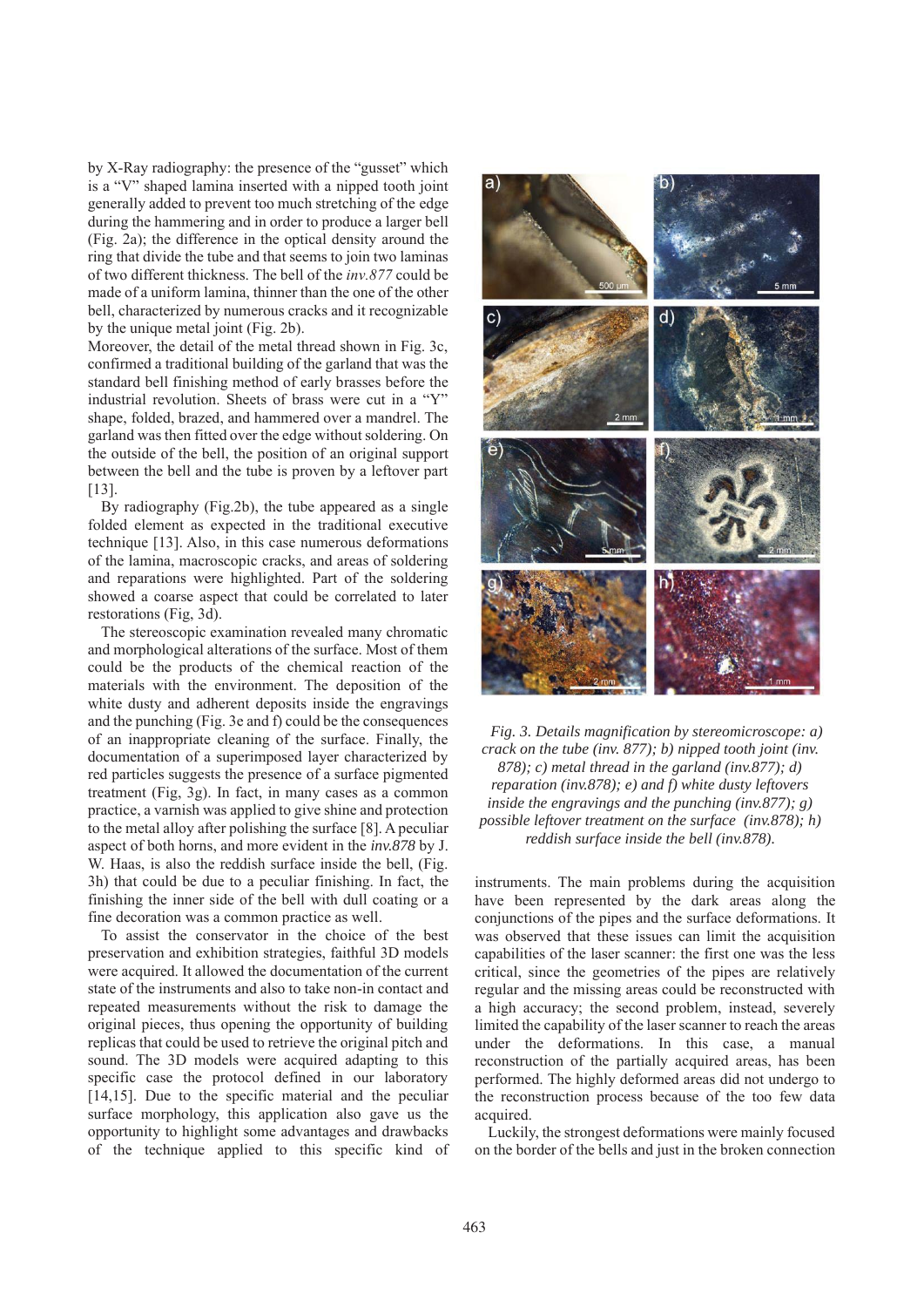

*Fig. 4. 3D models of the two horns inv.877 (a) and inv.878 (b).*

between the two parts of the horns, while the pipes deformations were not critical for the acquisition. Thus, the 3D models were properly acquired by the laser scanner



*Fig. 5. Plot of the pipe diameters size, from the mouth to the bell, for the two instruments. On the x axis, the length of the tube is reported.*

and the comparison to the original horns was useful for taking measurements as distances or diameters (Fig. 4).

Research was primarily focused on the length and the diameter of the pipes. In fact, for the horns the pitch depends on the pipe's length, and the tuning to the shape of the instrument. Tube of *inv.877* is about 3.15 m long and is coiled into two turns. The inside diameter of the pipe coils varies between 378.9 mm and 380.5 mm, while the outside one varies between 398.5 mm and 411.6 mm. The tube of *inv.878* is shorter, only 2.55 m long, but it is characterized by three coils. The internal diameter varies between 199.3 mm and 202.2 mm, while the external one between 240.4 mm and 246.9 mm. Fig. 5 was obtained by the measurements of the diameters along the length of the pipes, acquired by the software, starting from the leadpipe with a regular step of 30 mm. Part of the values are displayed in Table 1. The plot describes a higher variability of the size diameter in the *inv.878* pipe with respect to the pipe of *inv.877*, explained by the presence of greater irregularity and deformations.

*Table 1. Main diameters of the tubes (in mm). The showed values have been acquired with a regular step of about 60 mm in length stating by the leadpipe.*

| <b>Step</b> | $inv877$ (mm) $inv878$ (mm) |       |
|-------------|-----------------------------|-------|
| 1           | 8.43                        | 8.66  |
| 2           | 8.84                        | 9.68  |
| 3           | 9.43                        | 10.86 |
| 4           | 9.84                        | 12.55 |
| 5           | 10.83                       | 13.23 |
| 6           | 10.84                       | 13.93 |
| 7           | 12.01                       | 21.74 |
| 8           | 18.73                       |       |
| 9           | 29.44                       |       |

As part of the project, we designed an augmented reality (AR) application, for exhibition purposes. The application was developed for Android smartphones, using Unity and the library Vuforia. Augmented and virtual reality (VR) applications are widely known as an effective solution for enhancing the fruition of an exhibition, presenting historical and scientific information in an appealing and interactive way [16]. The current case is particularly suitable to this kind of applications since we have both a faithful 3D models of the instruments and the results of several scientific analyses. To avoid making the application too confusing for the users, we selected a significant sub-sample of data to propose. We used the high-resolution photos acquired for documentation to create the textures to apply to the 3D models. Then, we connected each of them to a specific marker. Fig. 6 shows the graphical user interface of the application as recorded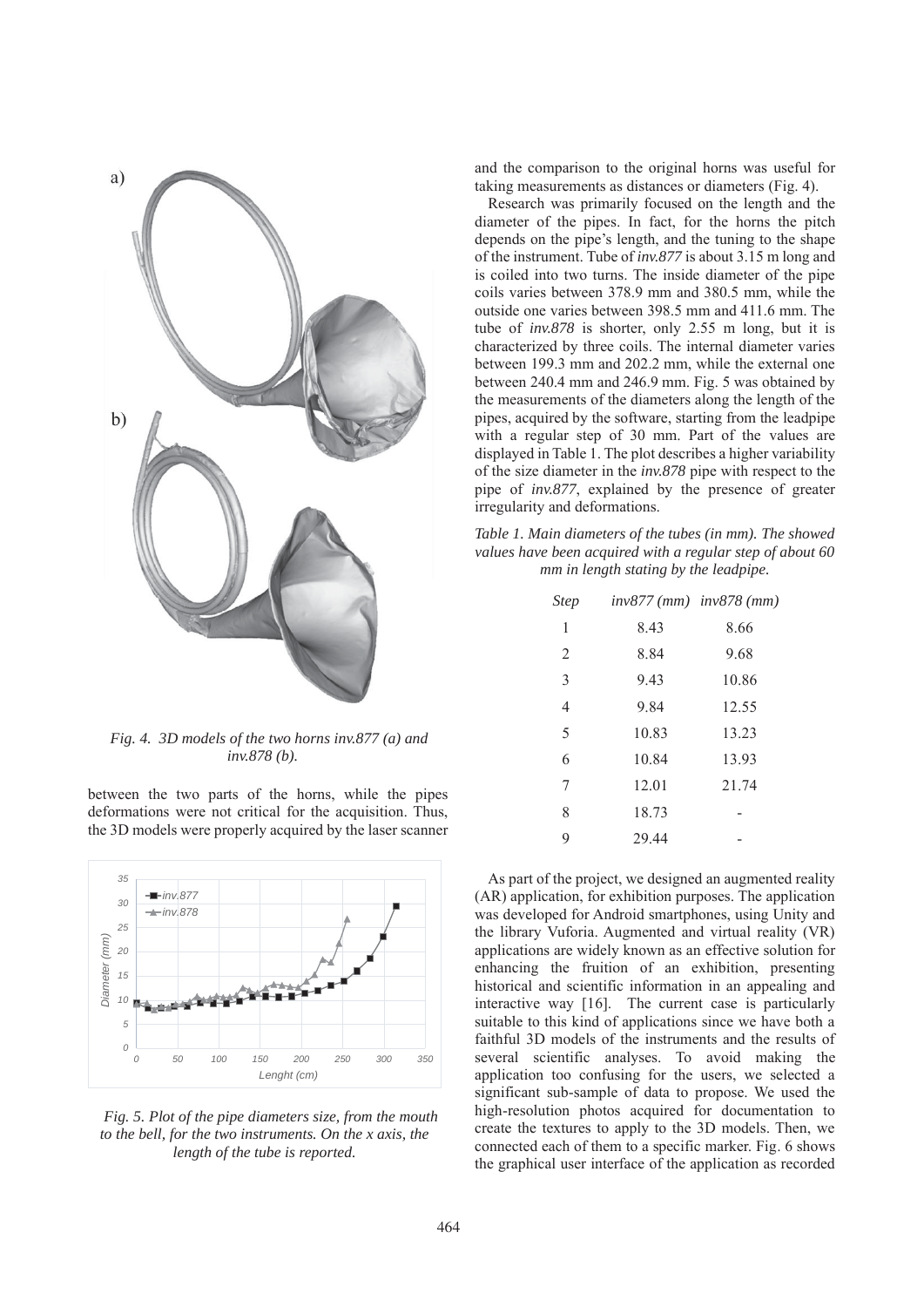

*Fig. 6. The AR application: (a) full view of the 3D model of inv878 on its marker, with some significant measures overlapped; (b) information about the chemical composition of the horn; (c) macro with description of a detail of the bell and correspondent position on the 3D model marked by a yellow circle.*

on a smartphone. The four controls on the left side of the screen (the ruler, the 'i', the microscope and the 'x') allowed us to show: significant measures on the 3D model (Fig. 6a); historical and chemical information about the horns (Fig. 6b); and macro images of meaningful details (Fig. 6c). In Fig. 6c, a second list of colored icons are shown on the right of the previous one. These camera icons appear after clicking the microscope icon; each of them permits to visualize a specific macro image taken of different spot of the surface of the horn. Moreover, the correspondent areas on the 3D models are marked by small circles of the same color, to be easily identified.

### IV. CONCLUSIONS

Starting from the results of the preliminary non-invasive approach, it was possible to map the damages and the fragile areas, besides providing the conservator with some tools to better define the conservation state of the object. At the same time, the investigation of the inner structure and the high magnification of the details allowed for increasing knowledge about the manufacturing of the objects and for giving insight into the traditional practices adopted by one of the most important family of the brass instruments makers with a hint to their evolution during a period of about a century. Furthermore, the high-resolution 3D model enabled us to record and measure the details, the structure, and the morphology in a non-invasive way. The tubes length and diameters were documented with high accuracy to enable the possibility to produce the replicas of the objects. In this way, information about their sound could be retrieved and also new strategies for the exhibition of the instruments and the dissemination of the diagnostic campaign results could be offered. In the perspective in which knowing the object means preserving it for the future, to share the scientific results with the public is an essential step. Now, it is a reliable opportunity thanks to the augmented reality application, able to provide scientific information to the visitors in an appealing and easy way.

To conclude, it is worthy to remember that we are reporting only the results of the preliminary non-invasive campaign showing the valuable information retrieved by this first step. In fact, a non-invasive spectroscopic study is on-going to characterize the metal alloy of the instruments and the traces of the restoration and reparation actions, likewise to answer the questions about the manufacturing, for instance the composition of the reddish surface inside the bells. Moreover, some powder sampled by the corrosion products identified on the surface, will be available for the X-Ray Diffraction (XRD) analysis.

#### V. ACKNOWLEDGEMENTS

The authors would like to thank prof. Renato Meucci, for the valuable collaboration and for its worthy studies about early wind instruments that guided this research, and Simone Andreini for his precious help in the development of the prototype of the AR application.

#### VI. REFERENCES

- [1] R. Meucci, "Strumentaio. Il costruttore di strumenti musicali nella tradizione occidentale", 2008.
- [2] D. Smithers, "The Trumpets of JW Haas: A survey of four generations of Nuremberg brass instrument makers", The Galpin Society Journal, vol. 18, 1965, pp.23-41.
- [3] G. Fichera, M. Albano, G. Fiocco, C. Invernizzi, M. Licchelli, M. Malagodi, T. Rovetta, "Innovative monitoring plan for the preventive conservation of historical musical instruments" Studies in Conservation, 63(sup1), 2018, 351-354.
- [4] S. Pollens, "The manual of musical instrument conservation", Cambridge University Press, 2015.
- [5] R. L. Barclay, "The Care of Historic Musical